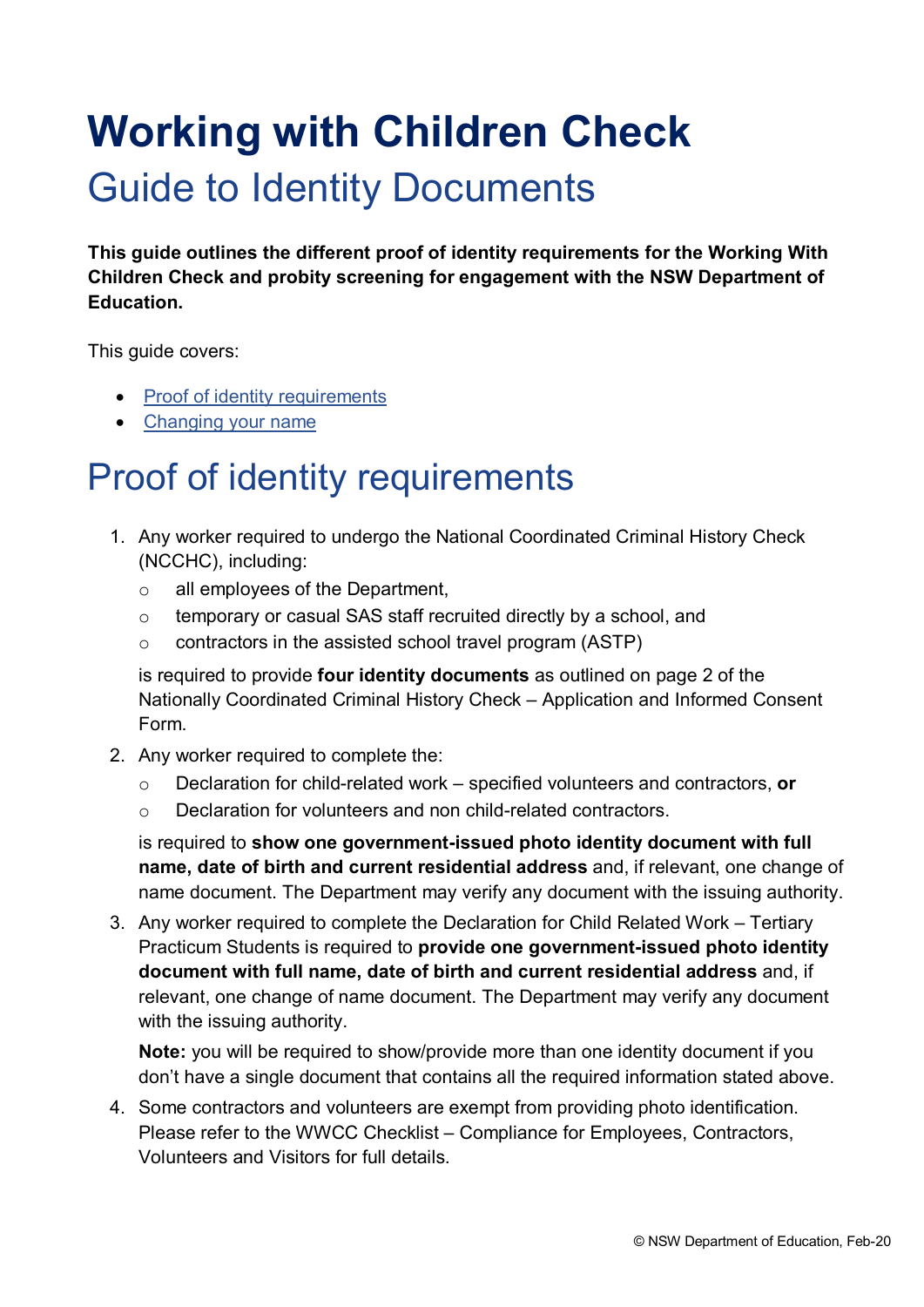## <span id="page-1-0"></span>Changing your name

If you have changed your name, you must provide your photo identity document(s), **plus** a copy of one of the following:

- Marriage Certificate. For NSW, generally we only accept Marriage Certificates issued by the [NSW Registry of Births, Deaths and Marriages \(BDM\).](http://www.bdm.nsw.gov.au/) If you were married in another state or country, a Marriage Certificate from a celebrant or church is acceptable. Commemorative certificates are not acceptable.
- Change of Name Certificate issued by an Australian BDM.
- Birth Certificate issued by an Australian Births Deaths and Marriage registry showing your name at birth and your new name.
- Divorce document showing you change of name.
- Deed Poll registered with the relevant authority. Since 1 April 1996, BDM registers all name changes in NSW. The NSW Land Titles Office no longer registers Deed Polls or Instruments Evidencing Change of Name.
- Instrument Evidencing Change of Name form which has been registered in the NSW Land Titles Office.

#### Privacy statement

The personal information collected under the Working With Children Check Procedure and for the Nationally Coordinated Criminal History Check is for purposes directly related to the person's engagement with the NSW Department of Education (the Department). Any information provided to the Department will be used, disclosed and stored consistent with the NSW privacy laws.

The Nationally Coordinated Criminal History Check – Application and Informed Consent Form states the purpose of collecting the information. The information provided in the NCCHC application, WWCC declaration and copies of the 4 identity documents are held by the school/business area in secure storage for 7 years from inactivity and then securely destroyed.

When credit/debit cards are used for identification purposes, only the front of the card with the cardholder name is retained and the numeric details of the cards obscured. To comply with the Payment Card Industry Data Security Standard (PCI DSS), customer credit/debit card data must never be written down or stored.

Information provided in the WWCC declaration form and in the photo identity document(s) is used to check the Department's business systems, including eCPC and the database of persons not to be employed, to ensure that there is no barrier to engaging the person. The completed WWCC declaration form and a record of the eCPC check is filed by the school/business area in secure storage for 7 years from inactivity and then securely